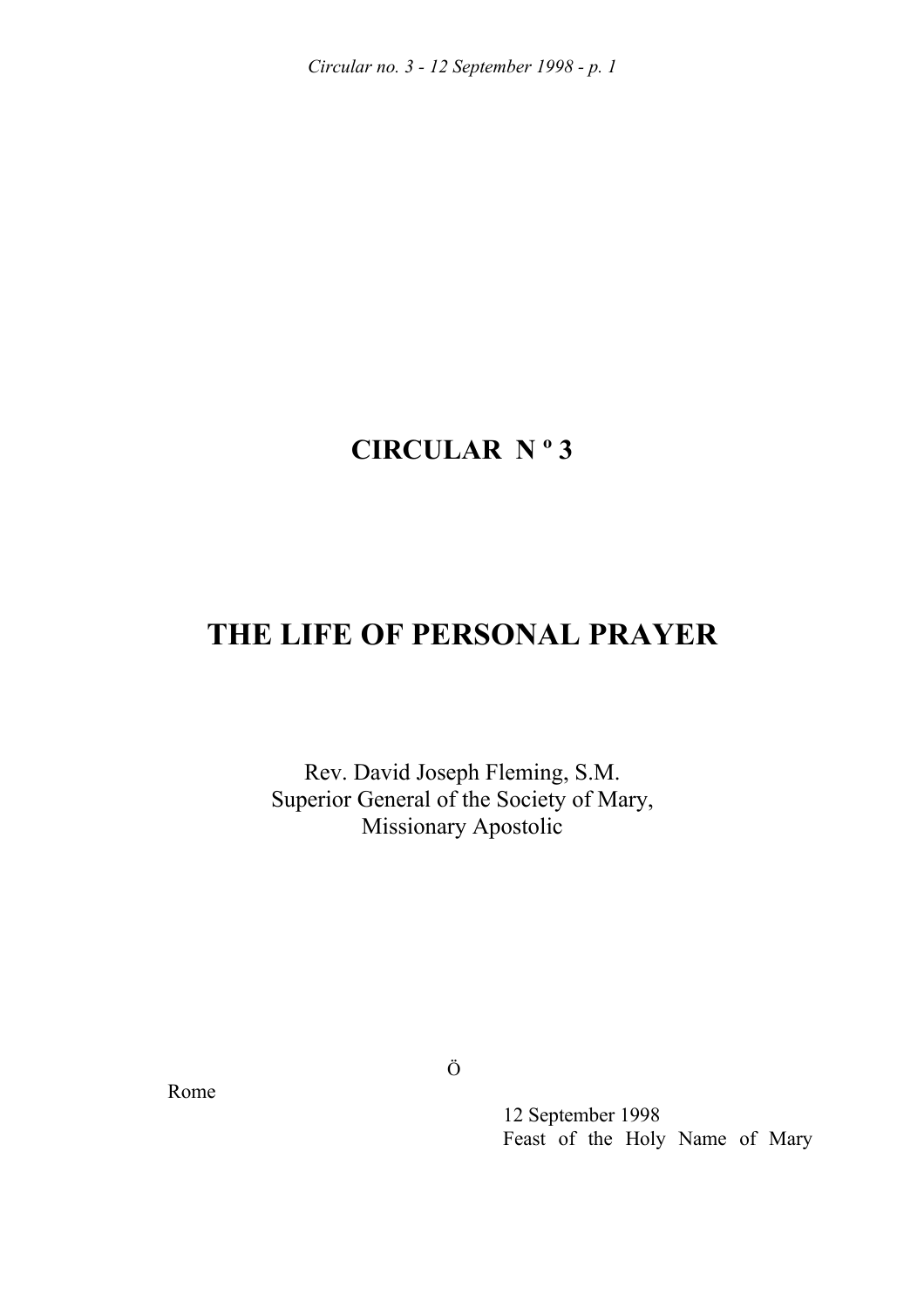**CIRCULAR NO. 3 12 September 1998 Feast of the Holy Name of Mary** 

> DAVID JOSEPH FELMING, S.M. Superior General of the Society of Mary, Missionary Apostolic, to all his fellow Marianists throughout the world.

# **THE LIFE OF PERSONAL PRAYER**

Dear Brothers,

As we move into the twenty-first century, interest in spirituality and mysticism grows daily. At the same time, preoccupation with religious doctrines and organizations declines. This may be paradoxical, but it is a fact.

More than ever before, only those who communicate an authentic God-experience will be accepted as credible witnesses of faith. Our **life of personal prayer** has a special capacity to help us interiorize and personalize such an experience of God. That is why I have chosen the life of personal prayer and meditation as the theme of my letter for our patronal feast this year.

I will not attempt to touch all aspects of Marianist prayer life. To be complete, I would need to speak of community prayer, liturgy, shared prayer, and many other aspects of spirituality. All are necessary for a wholehearted Marianist prayer life. Yet I believe that personal meditation deserves special emphasis and holds a certain primacy among the forms of prayer. Fr. Chaminade called it the "pivot" of Christian and religious life *(Letter no. 1269)*. I will begin by listing a few of the reasons that have led me this year to focus on this topic.

#### **REASONS FOR CHOOSING THIS THEME**

1. 1998 has been designated by the Church as the *year of the Holy Spirit*, a time to reflect on the surprising and dynamic presence of the Spirit in our lives and in our world.

In a way that was quite unusual for his time, Father Chaminade spoke frequently of the role of the Spirit as the principal agent of our formation, of our growth as individuals and community. He was convinced that the Spirit is the primary agent in our formation under Mary's influence into the likeness of Jesus.

The Spirit is the source of our unity as a Marianist Family. We are composed of varied and interacting Christians from all walks of life, races, states of life, cultural and educational backgrounds. The Spirit is the bond of love that keeps us together.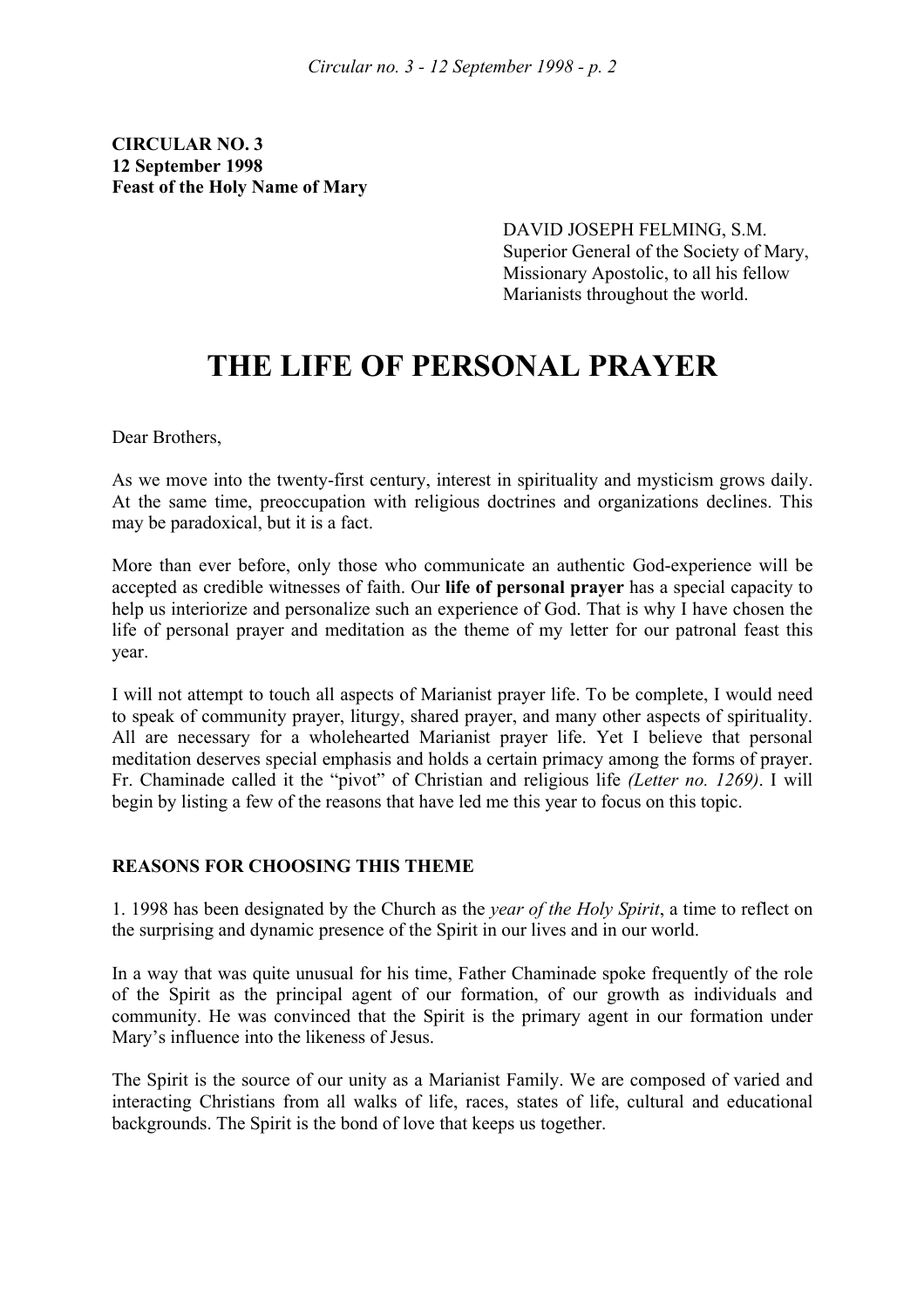#### *Circular no. 3 - 12 September 1998 - p. 3*

It is the Spirit that unleashes and channels the dynamism of our mission, the constantly renewed creativity of Mary's response through us to the needs of each time and place. Fr. Chaminade was confident that the guidance of the Spirit would direct the universal thrusts of the Marianist mission for all time to come, as successive generations would try to "do whatever He tells you."

The Spirit transforms us from educators and social workers and religious professionals into witnesses to God and proclaimers of His Reign on earth. Without the breath of the Spirit our religious life becomes empty and meaningless. There is a danger of such spirit-less professionalism in our work today.

I was impressed by the way in which the Special Synod on Asia, in which I recently had the privilege to participate, spoke of the Spirit's work from the first moment of creation and throughout the history of salvation, culminating in Jesus Christ, and carrying on God's plan until the Lord Jesus comes at the end of time. It stressed the role of the Spirit everywhere, among all peoples, no matter what their religious background, sowing the seeds of truth and grace in their philosophies, cultures, religions, and in their daily experience.

We need to recognize the work of the Spirit still planting numerous seeds of truth and grace among the concrete peoples we know and serve today - Christians, post-Christians and followers of other religions - even when their religious attitudes and practices are weak, nonexistent, or at any rate different from our own,. This mentality of contemplative openness to the varied work of the Spirit was already expressed in the old Marianist Constitutions, which said that our formative, educative mission is "to sow and not to reap," and which insisted that we should "not reject as bad what is not absolutely good."

The Spirit wells up within us in the life of prayer. The Spirit develops the "faith of the heart" that the founder knew to be the "beginning, the foundation, and the root" of all holiness. It is only through steady and faithful personal prayer that Marianists can develop a faith which is a life and a heartfelt conviction, not just a set of abstract principles. In this prayer of faith, we attend to the quiet but insistent promptings of the Spirit.

What better way to celebrate this "year of the Holy Spirit" than to reflect on the development of the life of personal prayer?

2. *The theme of personal prayer is in continuity* with my circulars of the past two years, which have focused on our mission and its vitality. It is also a needed complement to them. Real vitality in mission ultimately depends on our depth of God-experience. As our *Rule of Life* explains it (art. 56), contemplation and mission must be integrated in our lives, for ours is an apostolic spirituality. Otherwise we lose our urgency for mission altogether, or we become "booming gongs" and "clashing cymbals." Without prayer our so-called mission becomes no more than external display, a facade without depth, and our enthusiasm and vitality only animal spirits or camaraderie. To be effective in mission, we must be people of holiness and prayer who have a real experience of God. At the same time, for our prayer to be authentic, grounded in reality, we need to learn to read the signs of God's presence in the people around us.

3. This coming year we hope to see the *appearance of a new book on Marianist prayer*, prepared over a period of some years under the leadership of Fr. Arnaiz, with the collaboration of a group of Marianist scholars and teachers of prayer. This book should do for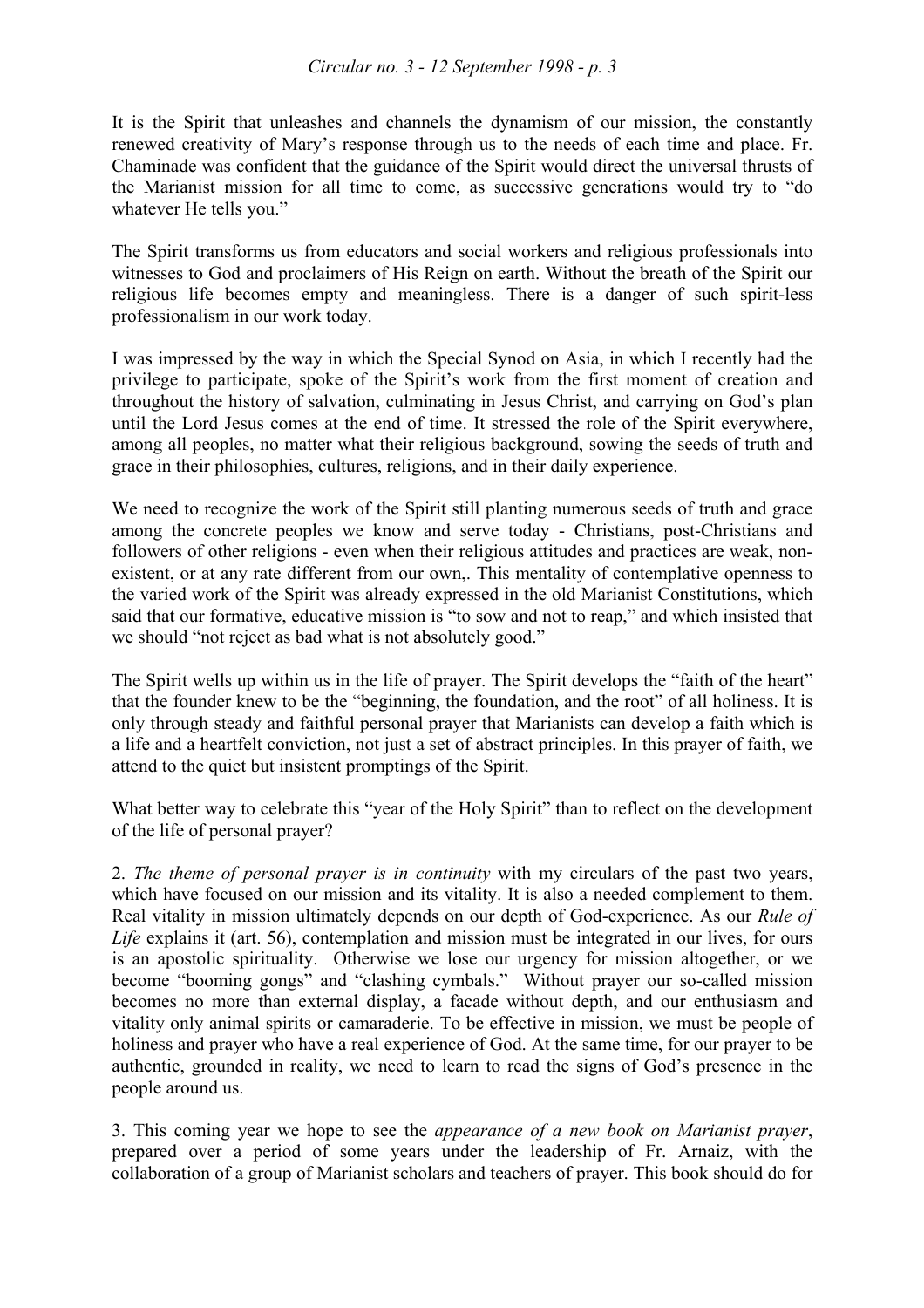#### *Circular no. 3 - 12 September 1998 - p. 4*

our time what Fr. Simler's *Guide for Mental Prayer* did for previous generations of Marianists. At the same time, Fr. Jean- Baptiste Armbruster has been publishing a series of very interesting notes and offering study sessions on "The Spiritual Method of Father William Joseph Chaminade." I hope that this circular will whet your appetite for delving into these new materials.

4. One of the propositions from the *Asian Synod* reads as follows: "In the Asian context, Godexperience is highly valued and those who have it are sought out by religious seekers as their spiritual guides. Hence the important task of every Christian is to deepen his/her experience of God in a daily encounter with him, especially in prayer, in the sacraments and in the Word of God, as the source of one's witness and missionary proclamation."

Again, speaking of a spirituality which allows us to encounter people of all religious heritages and which is to under gird all ministry, the Synod said: "the work of justice, charity, and compassion is inter-related with a genuine life of prayer and contemplation, and indeed it is this same spirituality that will be the wellspring of all our evangelizing work." These statements have an Asian flavor, but they are clearly of universal application.

5. I have also felt prompted to reflect on prayer this year by the *visits and contacts* I have enjoyed with Marianists across the world:

- There is a depth of God-experience, a thirst for greater deepening, a longing for genuineness in prayer, among many Marianists everywhere.
- In most Marianist communities, presence at community prayer is a hallmark of fidelity, and the liturgy of the Eucharist and the hours is highly valued.
- At the same time, many confess that they find prayer difficult and even puzzling. It is hard to remain faithful, day in and day out, and to keep growing in the life of prayer. Many reduce their time of personal prayer to a minimum.
- Some complain of a low level of experience, and settle into routines of mainly external presence, or personal devotions, or intriguing religious reading.
- A few give up completely, but many more struggle on, in uncertainty. Many times most of us experience dryness and distraction.
- With time, our experience of prayer grows and changes, and it is not always easy for us to discern what is simplification and progress, what boredom and ossification.
- Yet it is also clear that we have among us some outstanding men of prayer, people who patently live by a deep awareness of God's presence and communicate that sense of presence, without any ostentation, to those around them.

### **TEN COMMON OBSTACLES TO THE LIFE OF PRAYER**

The Rule of Life says it beautifully in article 59: "In every Marianist community we aim to live in such a way that the presence of God is felt." Yet what most impedes our growth today is our failure to create an atmosphere, either individually or in community, that disposes us to the life of prayer.

I am convinced that our problems are less with prayer itself than with a life-style that impedes it. A life of prayer is not possible without preparing for it and being willing to devote to it a generous amount of time. We will probably grow in prayer less by trying out new methods and styles than by focusing on the conditions that make prayer possible. Here is a list of ten obstacles that commonly impede prayer today: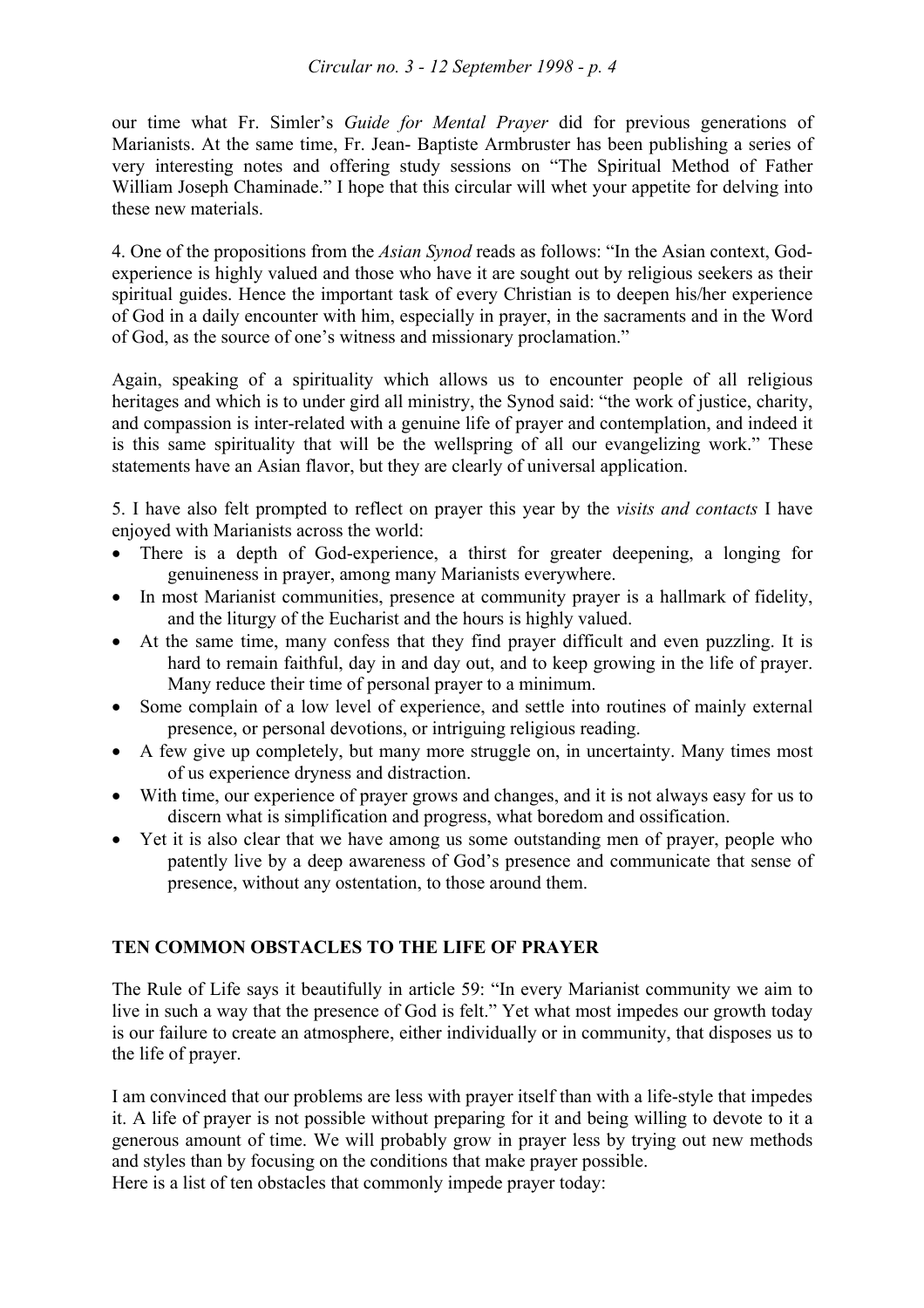1. Prayer will be vacuous if a person's *life-experience itself is vacuous*. How can we relate to the God we do not see, if we remain at a cool distance from the people we see around us? Where will we find God, if we never meet needy and hurting people? What experience do we have to bring to God in prayer if we remain detached from the reality of our world, from the joys and sorrows, hopes and aspirations of the people we meet?

2. *We often feel a tension, rather than an integration, between prayer and ministry.* The needs and possibilities of mission are in fact immense. Most of us Marianists are generous and zealous in responding to the calls of those we serve. But sometimes we do not know how to discern what God is really calling us to do. It is easy to think that the salvation of others (or, more often, the success and good reputation of our many works) depends to too great an extent on what we do and don't do. Both western and eastern spiritualities also recognize the validity of activity as an approach to God (apostolic spirituality, *karma yoga*). But, if it is to be a way to God, activity must be selfless, done for its own sake, not for the results or the consolations we draw from it. Sometimes our seemingly urgent activity, for which we claim the facile justification of apostolic spirituality, becomes an excuse for not praying. Father Chaminade was aware of this tendency in his own time, and every version of our rules since 1839 has insisted that "any occupation, employment, or relaxation which habitually interferes with the practice of personal meditation is incompatible with Marianist religious life" (*Rule of Life* 4.4).

3. It is easy to become *careless or minimalist in the observance of our vows* of poverty, obedience, chastity, and stability. Without thinking much about these vows or directly and flagrantly breaking them, we become accustomed and attached to a high level of possessions and comforts, we set up our lives in such a way that we can hardly be expected to respond to new challenges, we develop self-centered relationships, we rarely think of the Marianist ideal. The witness of our vows grows stale, and few remark any prophetic witness in our lives. In such a situation, prayer is likely to become more an external routine, easily omitted in our busy lives, rather than a heartfelt experience.

4. The life of prayer cannot flourish if *our minds are filled much of the time with the sensational* and unnecessary but intriguing things we constantly absorb from television, radio, light reading and the Internet. The modern media have great potential for our own growth and for our mission. But we get fascinated by the ephemeral. The moments we try to devote to personal prayer are dominated by the flotsam and jetsam of our minds, the detritus of our daily round of interesting distractions. The masters of yoga describe all these as "mental itchings, " and declare that the aim of spiritual discipline is to stop or at least control them. Our Founder spoke of the "inner silences"- of the mind, the imagination, and the passions - in the same context. We need these inner silences more urgently than ever before.

5. The experience of holy people of all times and places shows that there is a deep link between the life of prayer and *a sane bit of leisure*. Yet our world has become very fastpaced. Instant gratification of every desire is increasingly possible, instant information is to be had at the click of a mouse on the Internet. We don't know much about patient waiting and striving, or about quietly reflecting on what is truly good and desirable. Many of us rarely take time for a bit of quiet, silence, leisure and natural contemplation. How will we find time for prayer? Or, if we "squeeze it in," how will it become a freeing experience, and not just another item on our list of "things to get done"? Eastern religions teach a discipline of the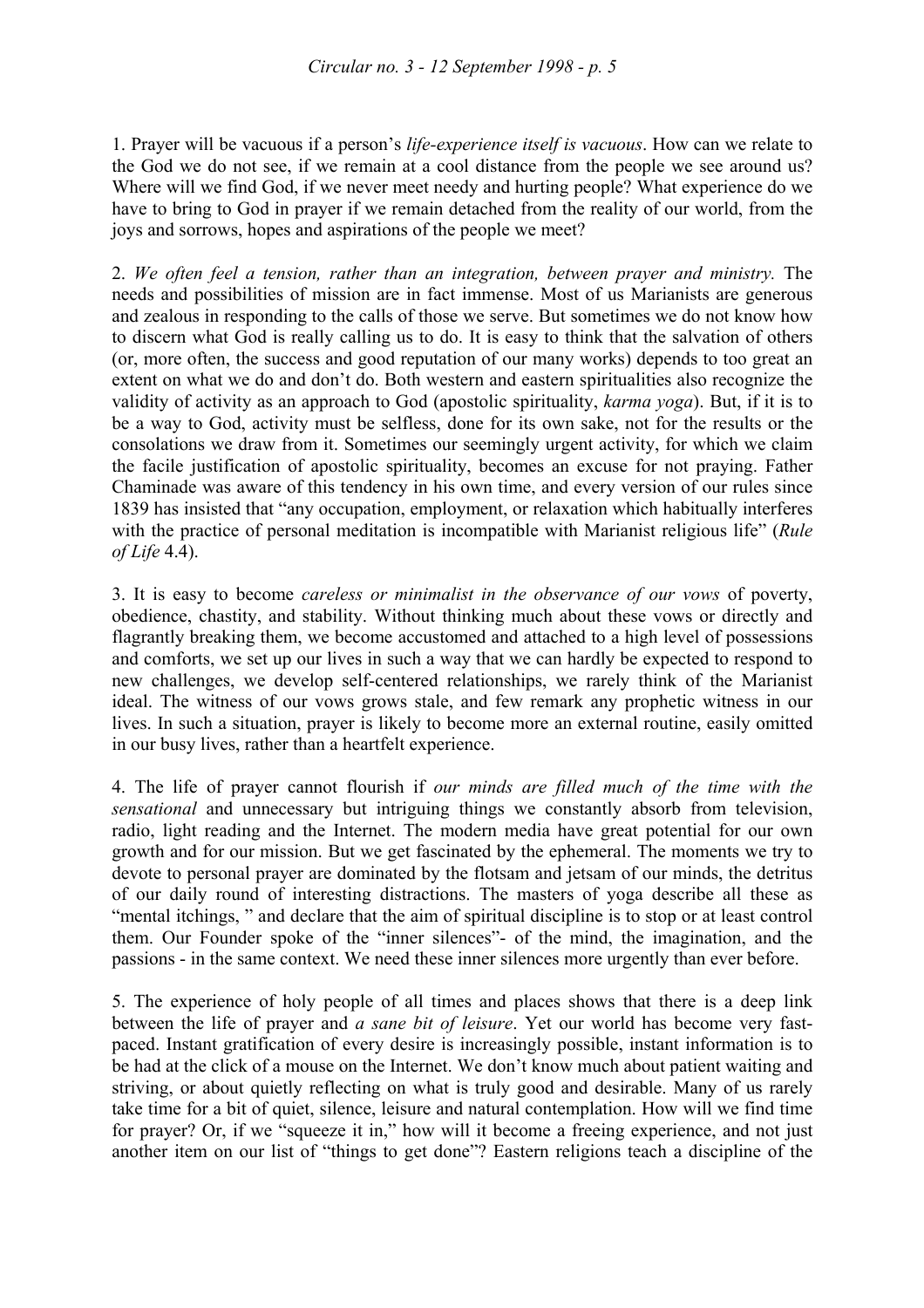breath (*pranayama*) as a prerequisite for prayer: taking a few deep breaths and quieting down is a simple first step towards creating a more prayerful rhythm of life.

6. *Pondering the scriptures, spiritual reading and religious study* do not seem to be high priorities in the lives of many of us. Perhaps we think we know it all already. And it is probably true that we have more religious information, have listened to more viewpoints and insights, than any previous generation. The scriptures should illuminate our life; life in turn should evoke prayer and direct us back to search the scriptures more. But the quiet and leisurely *lectio divina* that interiorizes spiritual truths in this way is often lacking.

7. *Consumerism* has gotten quite a grip on us. Everybody wants more, covets the kind of good life that is broadcast everywhere by the media. It could hardly be otherwise in today's world, and this phenomenon is evident in the poorer countries as much as in the richer. As individuals and communities, it is easy for us to squander a lot of attention on what we will buy, use, consume. These things become more fascinating than the slow and unspectacular growth of the life of prayer.

8. *Addiction* is an increasingly important theme of reflection in modern life. We are more conscious than ever before of the way little or big addictions - to work, food, drink, smoking, relationships, or anything else - can dominate lives. Typically, we tend to overlook our own addictions, while being quite clear-sighted about those of others. Our quirks, personal interests, and addictions easily become the real focus of our hearts, rather than the treasure of God-experience.

9. Sometimes *our bodies are ill-disposed* to prayer. We cannot do much about physical ailments and discomforts - other than trying to take better care of our health and accepting our limitations. We can, however, do our best to dispose ourselves physically for fully attentive prayer. The yoga teaching on *asana* (postures) is not intended as a form of gymnastics but as a predisposition to contemplation. The eastern Christian monks developed similar disciplines in their teaching on centering prayer (hesychasm). But in many Marianist communities we are rather careless about our posture and our attitudes of reverence. These details have more importance than we know. Often the mind and heart follow the disposition of the body.

10. The life of prayer is a clear-sighted and loving mindfulness of the truth - the truth about the world around us, about ourselves, about our companions, about God. But *sincerity does not come easily to us*. It is more convenient and comfortable to live amid many little human hypocrisies, those white lies that seem to make life less challenging. In the presence of God these hypocrisies crumble and our defenses break down. Sometimes, quite naturally, we prefer the little lies.

Traditionally we have spoken of matters like these as "remote preparation" for personal prayer. The same truth is expressed in the teachings of oriental religions about *yama* and *niyama* (obeying the commandments and the disciplines). I believe that these are the roots of most of our difficulties in prayer. If we want to enrich our prayer today, our first attention needs to be directed to these matters, so that we can truly "live in such a way that the presence of God is felt."

## **HALLMARKS OF MARIANIST PRAYER**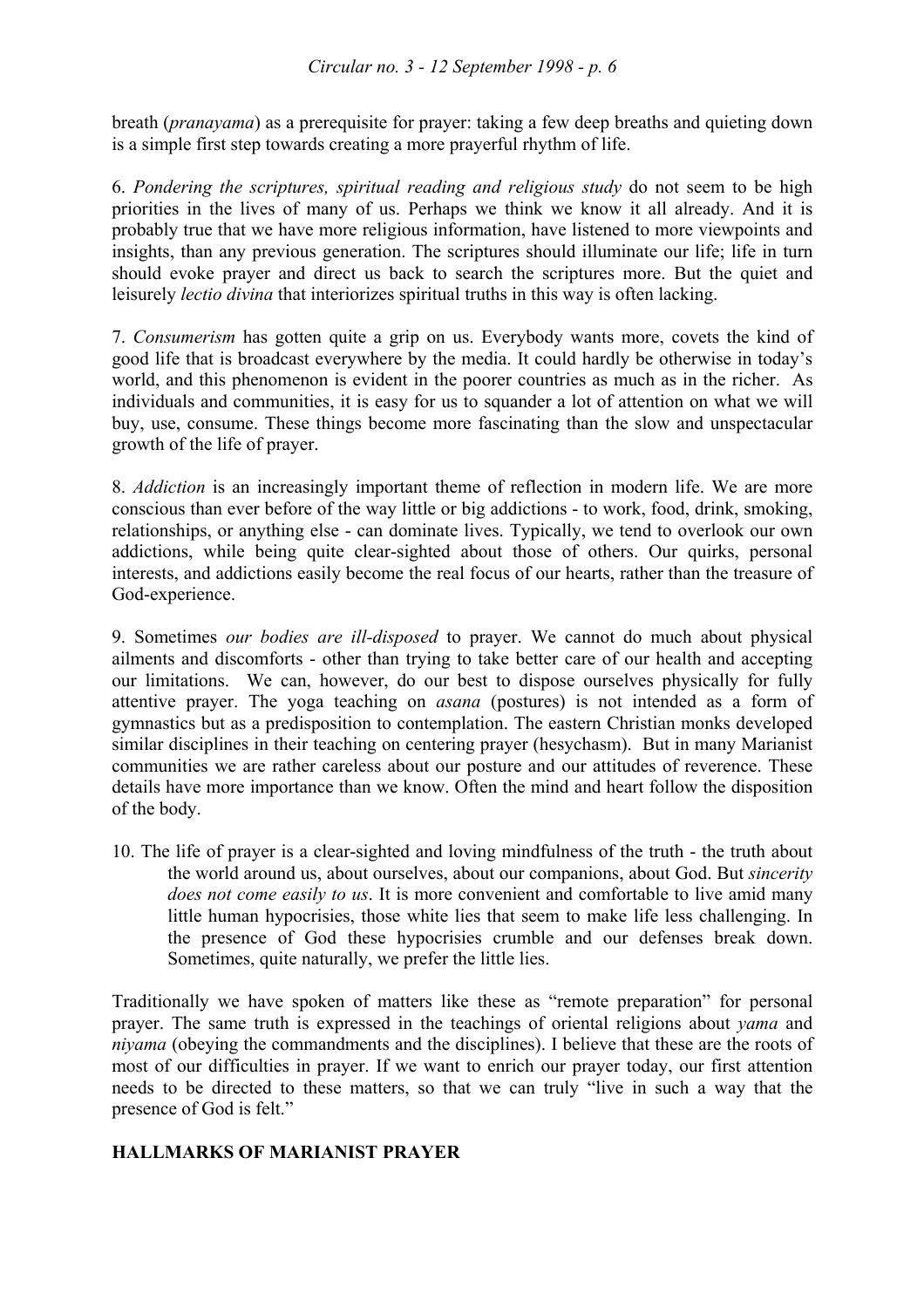Thanks to writings about our Marianist heritage by experts, we now know more about the spiritual teaching of Father Chaminade and Mother Adele than ever before. Mother Adele's heartfelt invocations (e.g. "O my God, prepare my heart to receive your grace" - *Letter* 137) and her fervent bits of advice complement the constantly reworked systematic theological presentations of Fr. Chaminade. The writings of our origins remain rich sources of guidance and motivation.

Our Founders saw indifferentism and pervasive secularism as the major challenges to the Church's mission in their time. It is clearer than ever that similar attitudes remain our biggest problems today. The life of prayer is the only way to counteract the subtle inner impact indifferentism and secularism have on each one of us.

Today, all branches of our Marianist Family, religious and lay as well, in their assemblies and mission statements, repeatedly stress the importance of personal prayer. For example, the Marianist Lay Communities, in a statement on mission adopted at the meeting at Lliria last year, said: "To be sincere, generous and faithful in our mission, it is essential for us to be men and women who are 'strong in faith, secure in hope and constant in love.' We seek this strength in prayer..."

Our Founders wanted the prayer of Marianists to be:

- focused on conformity with Christ
- the common and unique source of all virtues
- a prayer of faith
- a prayer of the presence of God
- a prayer in union with Mary.

I would like to say a word about the relevance of these five characteristics today.

**Conformity with Christ,** transformation into Christ, is for us the goal of all holiness. We are not seeking to reproduce an abstract, moralistic ideal, but a personal oneness with the Lord. The prayer of Christ was at once contemplative and apostolic. In our prayer we try to look at our world with his eyes, particularly seeing human suffering and misery with his compassion. Prayer for Marianists is meant to be, not a technique for concentration, but a dynamic experience of oneness with the Lord, intimately linked to mission.

Prayer was for Chaminade the **"common and unique source of all virtues,"** transforming us into people who are aware of others and their needs, ready to respond to them in justice, compassion, and selfless love. Thus Marianist prayer becomes apostolic. Contemplating the Lord in prayer and dedication to mission are meant to flow together in our lives. If we have sweet experiences in prayer but remain mired in self-centeredness, we are living an illusion. If, on the other hand, like quite a few saints, we find prayer difficult and dry but experience a genuine growth in likeness to Christ and in readiness to reach out in mission, we can be sure that our prayer is a gift from God.

More than ever, **faith of the heart** is a necessity for us. Many around us deny all truths of faith, or maintain an attitude of indifference and systematic skepticism. Others pick and choose beliefs that appeal to their fancy rather than oblige them to commitment. Still others use the truths of faith coldly and even brutally, as weapons in a battle, truths to be imposed, sources for a fundamentalist rejection of our times. Faith of the heart goes much deeper, transforms us and gives us a loving, creative stance to the world around us.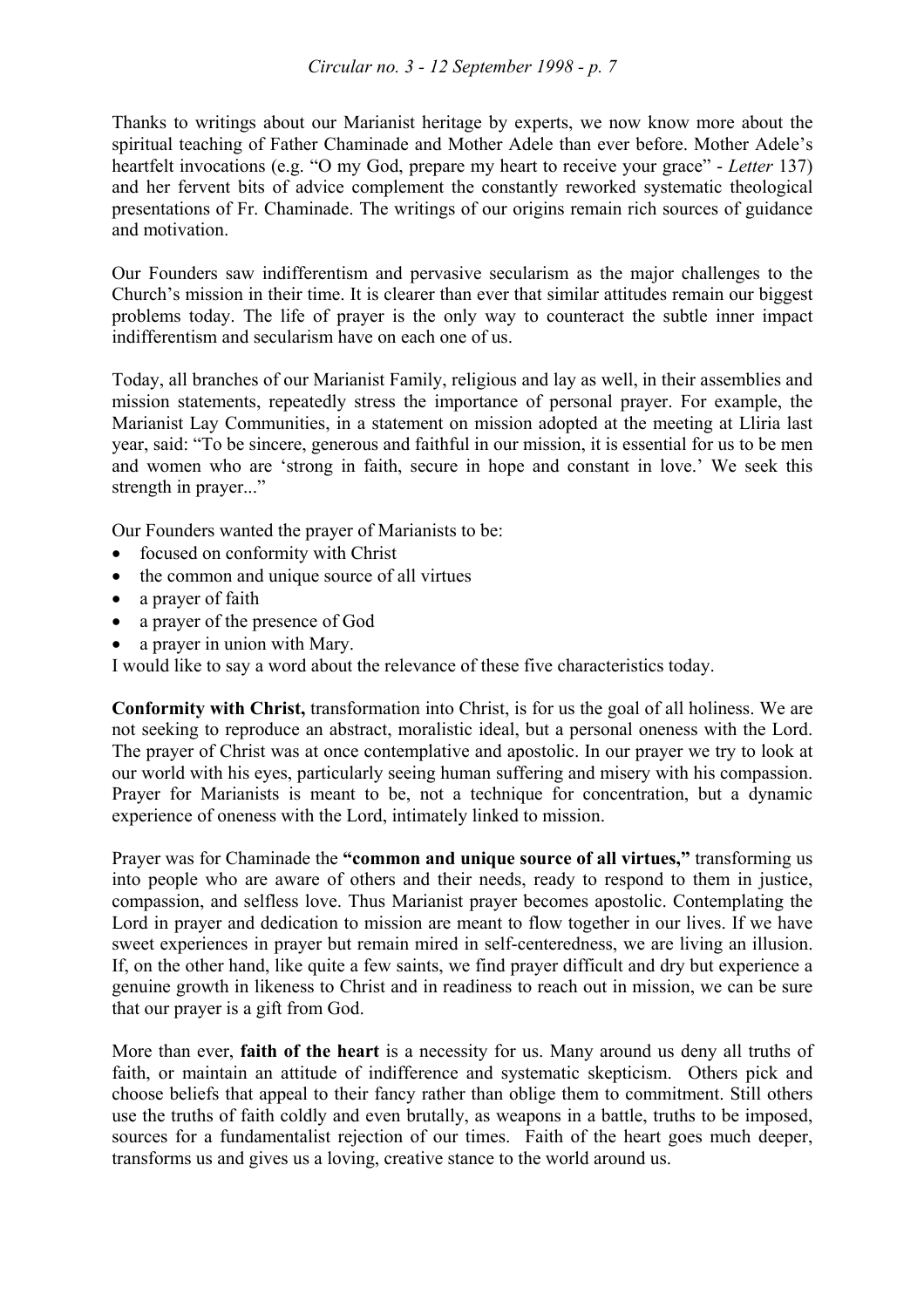About frequent remembrance of the **"presence of God",** Fr. Chaminade writes this beautiful text: "I am more thoroughly immersed in the immensity of God than a fish is in the ocean, a bird in the wide expanse of the air; I am in God as my thoughts are in my mind....If our faith be great, we shall soon feel ourselves dwelling in God, and we shall, as it were, feel God within us; we shall experience that in God 'we live and move and have our being.'" (*Writings on Mental Prayer,* 379a and b). Such an awareness is far from being a kind of spiritual escapism. In fact, our failure to live in this presence often leads us to frustrations in our ministries, to selfishness, both to frantic messianism and to lazy sins of omission. If I could, like Mother Teresa, see the face of Christ in every person I meet, no matter how much he or she is distorted by evil and suffering, I would become a source of life for everyone.

By being **united with Mary** and attentive to her in our moments of prayer, we seek to take on her "style," entering into her receptivity, her faith, her wholehearted simplicity, her empathy with others in their struggles, and the "warmth of welcome" she extended to God and to others (*Rule of Life,* art. 8). Mary was, first of all, a great contemplative, one who "sums up the longing and searching of the whole human race for God" (art. 7). In contemplating with her, we learn the way of mission, for she invites us to collaborate "in her mission of forming in faith a multitude of brothers for her first-born Son"(art. 6).

## **DISTRACTIONS AND PURIFICATION IN PRAYER**

Despite our desire to realize this Marianist ideal of prayer, most of us, most of the time, have to struggle with distractions and periods of dryness. We are busy and active people, and the events of our day, our hopes and worries and plans and multiple interests, crowd in on us when we try to quiet our minds and focus on the Lord. We find other thoughts, other interests much more appealing, and the things of the Lord seem perplexing.

As for distractions, Christian specialists on prayer always have much to say about them. Hindu and Buddhist teachings also recognize this problem, placing *pratyhara* (detachment from mental cravings) as one of the key challenges on the path to contemplation. The main bits of advice, both East and West, are:

- to be patient,
- to analyze the causes,
- to try again and again to empty the mind of all that is extraneous,
- to center one's attention, gently to shift the focus back on the Lord,
- if possible to integrate the matter that is causing distraction into our prayer,
- not to become discouraged.

All this is wise advice. The very effort to spend time with the Lord, daily, perseveringly, despite its difficulties, points to a genuine God-centeredness in our lives, opens up the space for a deeper action of God.

But purifications are something deeper still. Experts in mystical theology used to consider them as trials reserved for the great souls, the "nights" that signaled a rare call to a much higher form of contemplation. But today these dark nights seem more generalized, perhaps we could say "democratized," experiences that in some way touch the lives of most religious who seek to live a life of prayer.

Quite a few of us entered religious life from a settled world that appeared to be firmly established in eternal truths. As recently as forty years ago, our Church, our Society, our governments and perhaps even our families seemed to be wholly dependable, predictable and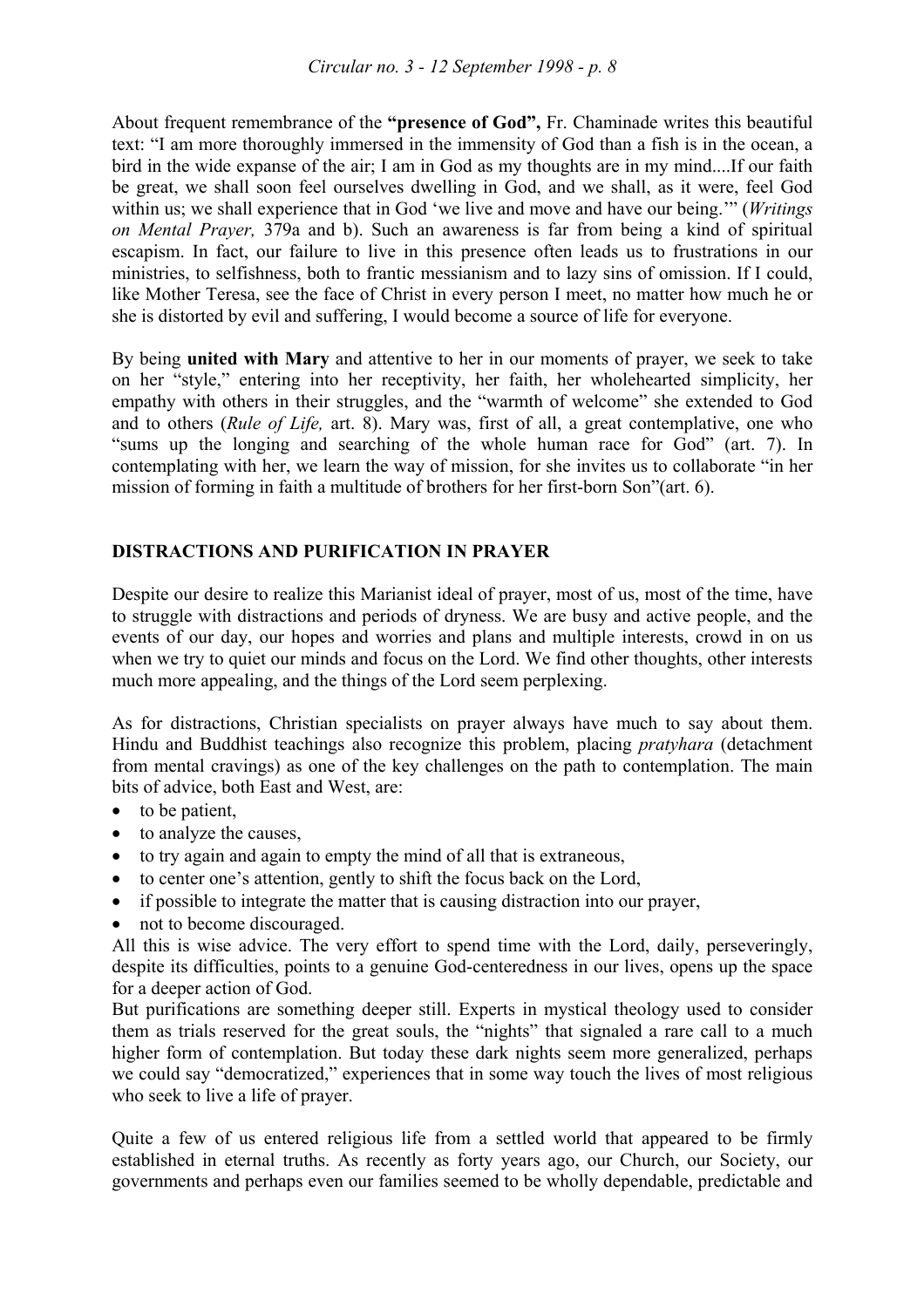almost immutable. Even the style of our buildings spoke of something that had stood the test of time and was meant to last for the ages.

Today, only a few decades later, many of those rock-solid buildings have been razed, and our style of life - civil, ecclesial, congregational, familial - has been greatly altered, some would say almost beyond recognition.

The initial years of change seemed exhilarating to many of us. But with time there came a confusion, often a depression or anger, a persistent state of anxiety and frustration. There did not seem to be much to hold on to. Many left the Society, and others remained but found their real focus of interest and vitality elsewhere.

Many became more aware of, more involved in, the struggle against misery and injustice. Facing the grim realities of our time may have only increased the depressive mood. We wondered if our earnest efforts had any real results.

The resultant shocks to our psychic and spiritual systems can be viewed in many ways, but perhaps one of the most profound is to see them as a purification of faith. Ecclesially, religiously, I believe many of us have been called to live out a large part of our lives in mystery, in a "cloud of unknowing," in a "dark night." Rich and comforting certainties about God, about the world and Church and society, have often paled into confusion. We have been asked to learn that "God is always greater than our concepts," that some of our past assurance may have masked a bit of idolatry.

We have been prodded to let go of what we think of as success and security, in order to follow the Lord "in ways we perhaps would not have chosen"(*Rule of Life,* art. 31). The *Rule of Life* is quick to assure us that these mysterious ways have the potential to "overcome selfishness and lead to joy, love, and the freedom of God's children"; but often in our prayer experience we feel the darkness and confusion for a long time before we get to the freedom and joy.

I believe the Lord is often at work in this experience, as if he were waiting for us to trust him more, to let go of some of our tightly held consolations and certitudes.

The fragility of which we often complain today in old foundations and new ones, our disappointments and unfulfilled dreams, the tentativeness of some of our plans and ideas for the future, the inability of the young to feel they are on solid ground and of the old to feel very successful in handing on their heritage to future generations - all of these may be signs that God is calling us to abandon ourselves into his hands, to live by faith and not by sight. The challenge of the revitalization of Marianist religious life in our time is thus ultimately a purification of faith. Father Chaminade had very similar experiences in his own time; no doubt that is why he placed "confidence in God" and "distrust of self" as the first of the purification virtues.

Dialogue and corporate reflection, evaluations of our communities and works, restructuring efforts, renewal programs and discernment sessions - these means may provide some help in dealing with our realities. But ultimately such a purification can only be faced in prayer, and its solution can only lie in surrender and abandonment to the workings of the Lord. St. Paul frequently recommended *makro-thymia* (big-heartedness, magnanimity) for the early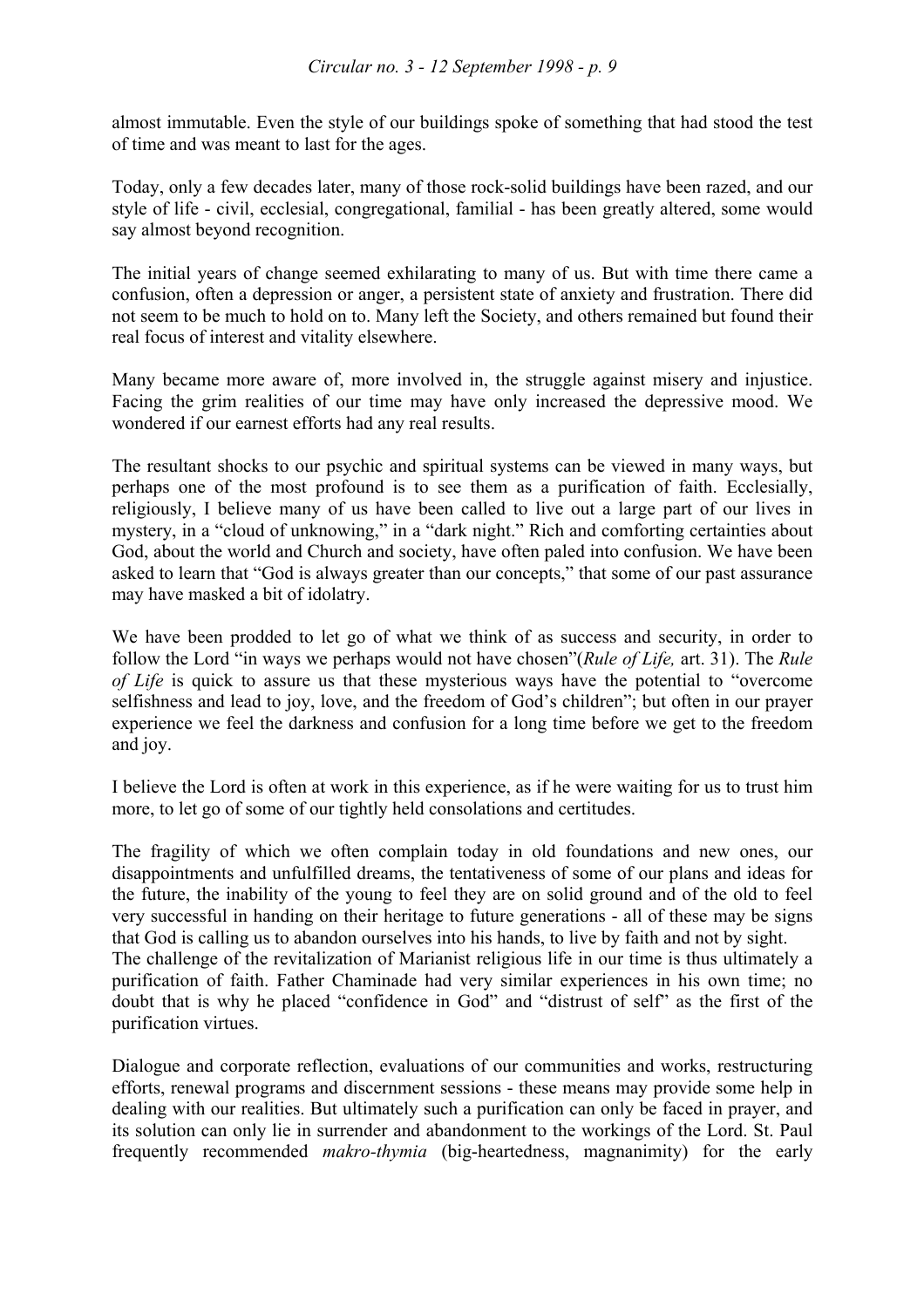Christians who faced such situations. He also exhorted them to *hypo-mone* (staying power, persevering trust). Like theirs, our problems are most deeply problems of faith and prayer.

#### **GROWTH AND SIMPLIFICATION IN THE LIFE OF PRAYER**

One of my little frustrations with many Marianist spiritual writings is that, despite their richness, they seemed to be aimed mostly at beginners. In the early years of the Society, when many of the basic teachings of our charism were first articulated, it was natural to focus on those who were just beginning the life of prayer and growth in virtue. Fr. Jean-Baptiste Armbruster's studies of Fr. Chaminade's "spiritual method" have begun to focus on later texts of the Founder that point the way to a spirituality for those with some years of experience. But still today we do not seem to have reflected enough on the special needs of those who have been at it for quite some time.

This is not to say that those who have tried to pray for some years are necessarily at a higher stage of development. Just as the virtues and the experiences of prayer take time to develop, so do the vices and infidelities. The "noon-day devil" only sets in after some years. Arid and skeptical laxity rarely appears before mid-life.

But there is a more positive side. The testimony of all spiritual masters is there to tell us that we should expect growth and change in the life of prayer. It is not a static reality. There may be some plateaus, but if they last too long they are likely to signal a problem. Too often we act as if the same nostrums of spiritual hygiene are appropriate for all, no matter what their age and experience. We need to recognize that good advice for beginners may not always apply to those who have been at it for some time, and vice versa.

Normally the person who is faithful to personal prayer for a few years begins to experience a certain simplification. There is no longer so much need for analysis and reasoning. In the better moments of prayer, the heart begins to flow quite readily, and the experience of God wells up inside more spontaneously. Faith descends in a more felt way from the head to the heart. The time of meditation consists increasingly in a peaceful, perhaps joyful stillness of mind, an absence of thoughts. Eventually even the distinct emotional moods become less predominant and one arrives at a simple but rich kind of prayer a little like that described by the Curé of Ars: "I just look at God and he looks back at me." And I go out from that wordless mutual contact energized for mission.

These consoling experiences normally alternate with moments of more darkness. St. John of the Cross is a master at describing such states of mind, and he felt they were normal for many people. Such people no longer feel any inclination to make considerations and affections. A spiritual longing and nostalgia may fill their hearts, but they find it hard to define their object, and often they feel a certain aridity and vagueness. They sometimes wonder if they have been unfaithful, or if God has abandoned them. Instead of developing certainties, they seem to live increasingly in mystery. They wonder if their apostolic efforts are worth it. The line between vagueness and mystery is not always too clear to them.

Those who have persevered through such experiences assure us that they can signal growth. These experiences require regular consultation with a sensitive spiritual guide. They usually call for a new, simpler method of meditation - perhaps "centering prayer," the repetition of a sacred word or phrase over and over, or the wordless focus on an icon, a cross, or some other